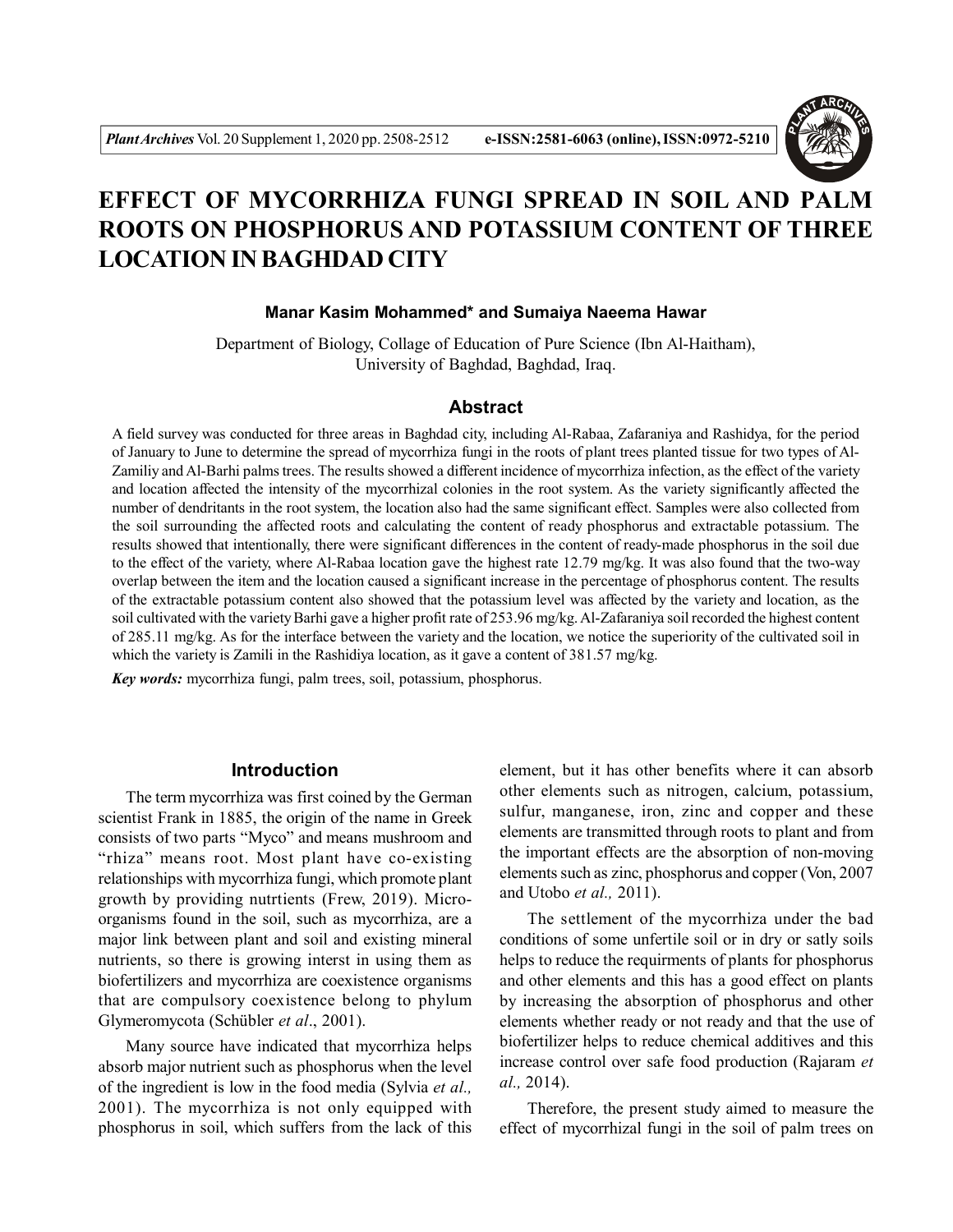the content of phosphorous and potassium elements therein.

# **Materiales and Methods**

### **Materiales**

KOH (10%) (India, CDH), NH<sub>4</sub>OH, Hydrogen peroxide (UK, BDH) (to prepare alkaline peroxide solution), Lactic acid and Glycerine, Fuchsin stain (India, CDH) (to prepare acidic Fuchsin).

#### **Samples collection**

Samples of palm roots were collected with samples of the soil surronnding the roots and a distance of 30 cm and depth of 30 cm from three locations of the city of Baghdad, namely Al-Rabaa station, Al-Zafaranya and Al-Rashidya of the Ministry of Agriculture and by three repeats for each palm and placed in nylon bags for use (Alwan *et al.,* 2010).

#### **Islation and staning the roots**

After drying the soil by air the roots were isolated and stained with the acidic fuchsin dye to ensure that the roots were infected with only mycorrhiza accordinge to (Kormanik *et al.,* 1980). The root samples were placed on a glass slide and examined under a light microscope for the purpose of recording microscopic settlement, of the mycorrhiza, the density of the colonies and the abundance of dendritants. Data were entered into the Excel system to calculate the settlement percentage and according to the following equations (Trouvelot *et al.,* 1986).

1. The percentage of mycorrizal infection in the root system (Murphy *et al.,* 1962).

|                  | Number of radical pieces |              |
|------------------|--------------------------|--------------|
| Percentage of    | infected with mycorrhiza |              |
| frequency $(F%)$ | Total number of          | $\times 100$ |
|                  | root pieces              |              |

2. The density of the mycorrhiza colonies in the radical system (M%)

 $=\frac{n l + 5n2 + 30n3 + 70n4 + 95n5}{\text{Total number of roots pieces}}$ 

3. The density of the mycorrhizal colonies in the root pieces (m%)

 $M\%$  × Total number of roots pieces

 $=\frac{N_{1/9} + 10m}{\text{The number of mycorrhiza pieces}}$ 

4. Number of dendritants in the mycorhhizal parts to root pieces  $(a\%)$ 

$$
=\frac{10 \; m A1 + 50 \; m A2 + 100 \; m A3}{100}
$$

5. The dendritants provided in the root system  $A\% =$ 

$$
a\% \times \frac{M\%}{100}
$$

## **Check the content of the soil of ready phosphorus and recoverable potassium and complement the following:**

1. Measuring ready phosphorous according to its method (Murphy *et al.,* 1962).

2. Measuring the recoverable potassium content according to its method (Page *et al.,* 1982).

## **Results and Discussion**

## **Percentage of frequency**

The results shown in table 1, showed that there were no significant differences in the percentage of frequency due to the effect of the variety, we also notice from the results of the table a significant superiority of site impact. Al-Rabaa site gave the highest frequency of 95.83%, then Al-Zafaraniya followed with frequency of 81.48%, while Al-Rashidiya site gave the lowest frequency ratio with the lowest frequency of 78.6%. It was also found that the bilateral interference between the variety and the site caused a significant increase to the perecentage of the frequency. The Zamili varites in the Al-Rabaa site gave the highest rate 100%, while Barhi gave in the lowest perecentage of Al-Rashidia site reaching 62.96%.

## **Density of the mycorrhiza colonies in the radical system**

It is noted from table 2, that the density of colonies, the mycorrhiza colonies in the root system was affected by the variety, as the Zamili variety gave the highest density of 44.02% while the variety Barhi was given the lowest percentage of 27.20%, while the results were noted, the density of the mycorrhiza colonies in the root system at the site was affected, giving Al-Rabaa site a high of 64.34%, then followed by a significant difference of the location of Al-Zafaraniya with a rate of 35.70%, compared to the Rhashidiya site, which gave the lowest rate of 17.68% variety. As for the effect of the overlap between the site. The results of table 2, show the superiority of the Zamili variety at the Al-Rabaa site by giving it the highest perecentage of the density of the

**Table 1:** Effect of the variety, location and the interference between them in the perecentage of frequency.

|                        | Location           |            |          |                |
|------------------------|--------------------|------------|----------|----------------|
| <b>Variety</b><br>rate | $AI-$              | $AI-$      | $Al-$    | <b>Variety</b> |
|                        | Rashidiya          | Zafaraniya | Rabaa    |                |
| 81.17 a                | 62.96 <sub>b</sub> | 88.89 ab   | 91.66 ab | Barhi          |
| 89.61 a                | 94.75 ab           | 74.07 ab   | 100.00a  | <b>Zamili</b>  |
|                        | 78.86b             | 81.48b     | 95.83 a  | Location rate  |

<sup>\*</sup>The averages of each group followed by letters indicate the presence of significant differences between them at probability level 0.05 accoring to the Duncan polynomial test.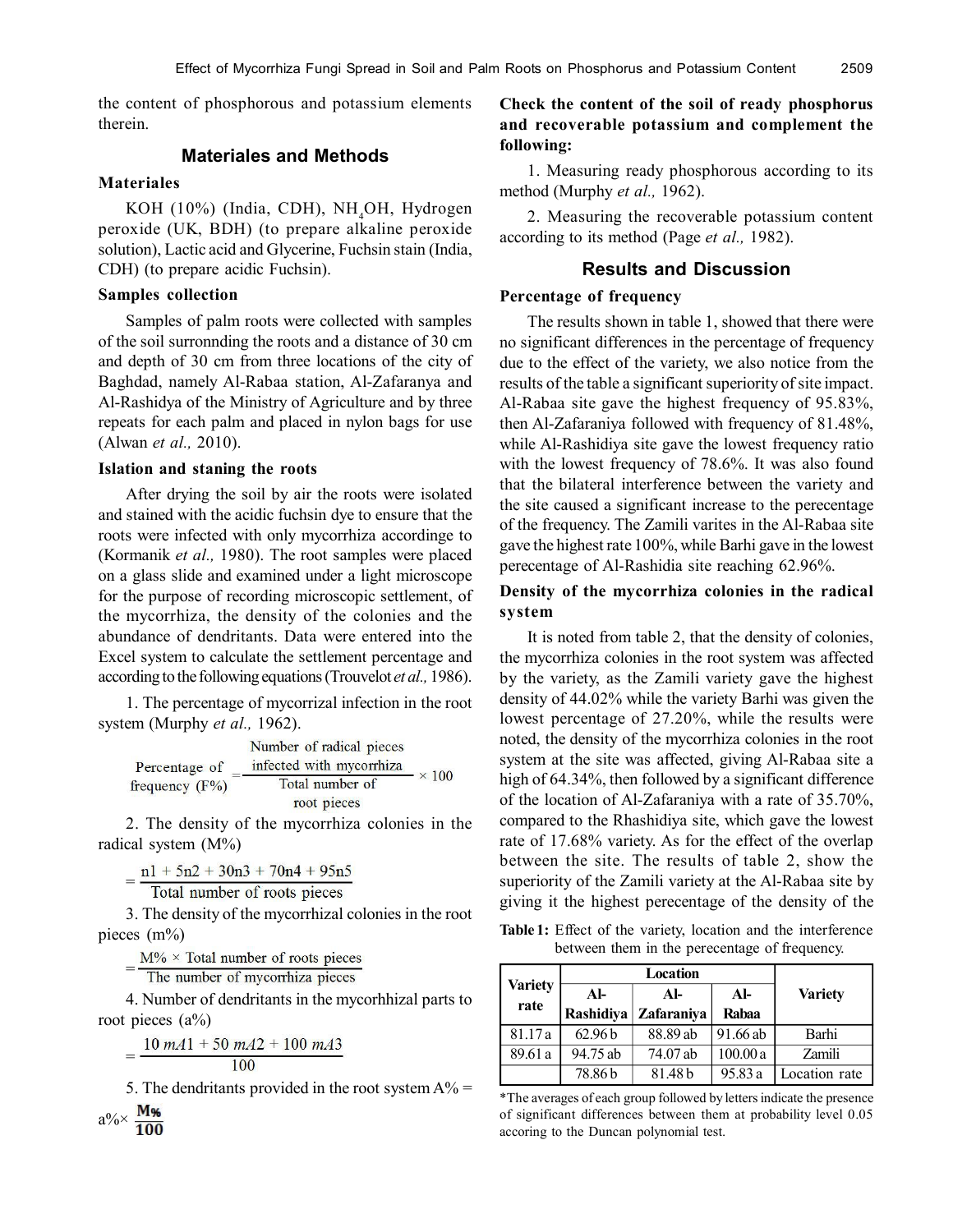**Table 2:** The effect of the variety, location and overlap between them on the density of mycorrhiza colonies in the root syetem.

| Location               |                    |                     |              |                |
|------------------------|--------------------|---------------------|--------------|----------------|
| <b>Variety</b><br>rate | $AI-$              | $AI-$               | $\mathbf{A}$ | <b>Variety</b> |
|                        | Rashidiya          | <b>Zafaraniya</b>   | Rabaa        |                |
| 34.46 b                | 29.1 <sub>bc</sub> | 25.67 <sub>bc</sub> | 48.42 b      | Barhi          |
| 44.02 a                | 42.10 <sub>b</sub> | 9.70c               | 80.28a       | <b>Zamili</b>  |
|                        | 17.68 <sub>b</sub> | 35.70 b             | 64.34 a      | Location rate  |

\*The averages of each group followed by letters indicate the presence of significant differences between them at probability level 0.05 accoring to the Duncan polynomial test.

mycorrhiza colonies in the radical system of 80.28%, while the Zamili variety in the Zafaraniya site gave the lowest rate of 9.70%.

#### **Density of mycorrhiza colonies in pieces of roots**

The results of table 3, indicated theat the variety significantly affected the density of the colonies of mycorrhiza in peices of root as it reached 45.67% in the Zamili variety, while the density of the colonies in the pieces of roots was 37.78% in the Barhi variety.

As for the influence of the location on this trait, it was found that the Al-Rabaa site had the highest ratio of 64.59% and then followed it with a significant difference of the Rashidiya site, as it gave 41.76% and the Zafaraniya site gave the lowest perecentage of the density of the colonies in the pieces of roots at 18.81%.

With regard to the overlop between the variety and the location the results of table 3, are noted above the Zamili variety at the Al-Rabaa location as it gave the highest density of the colonies of the mycorrhiza in the pieces of the roots, while the same item gave the lowest percentage in the location of Zafaraniya a ratio of 12.08%.

#### **Number of dendritants in the root system**

The results of table 4, show that the varieties had a significant effect (at the probability level 0.05) in increases the number of dendritants in the root system. As the variety Barhi yielded the highest average number of

**Table 3:** The effect of the variety and location and overlap between them in the density of mycorrhiza colonies in the pieces of the roots.

|                | Location  |                     |              |                |
|----------------|-----------|---------------------|--------------|----------------|
| <b>Variety</b> | $AI-$     | AI-                 | $\mathbf{A}$ | <b>Variety</b> |
| rate           | Rashidiya | Zafaraniya          | <b>Rabaa</b> |                |
| 37.78 b        | 38.89 bc  | 25.55 <sub>bc</sub> | 48.92b       | Barhi          |
| 75.67 a        | 44.65 b   | 12.08c              | 80.28a       | <b>Zamili</b>  |
|                | 41.76b    | 18.81 b             | 64.59a       | Location rate  |

\*The averages of each group followed by letters indicate the presence of significant differences between them at probability level 0.05 accoring to the Duncan polynomial test.

**Table 4:** The effect of the variety and location and overlap between them on the number of dentritants in the root system.

|                   | Location          |                   |        |                |
|-------------------|-------------------|-------------------|--------|----------------|
| <b>Variety</b>    | AL                | AL                | $AI-$  | <b>Variety</b> |
| rate              | Rashidiya         | Zafaraniya        | Rabaa  |                |
| 2.97a             | 1.31 <sub>b</sub> | 0.10c             | 7.52c  | Barhi          |
| 2.53 <sub>b</sub> | 0.72c             | 0.07d             | 6.81 a | <b>Zamili</b>  |
|                   | .01 $b$           | 0.08 <sub>b</sub> | 7.16a  | Location rate  |

\*The averages of each group followed by letters indicate the presence of significant differences between them at probability level 0.05 accoring to the Duncan polynomial test.

dendritant 2.47%, while the Zamili variety gave the lowest average number of dendritant to 2.53% dendritent.

As for the number of dendritants in the root system, the sites influence increased as the Al-Rabaa location gave the highest rate of dendritants at 7.16% dendritant, then followed by a significant difference in Rashidiya location as it gave a number of dendritants of  $1.01\%$ dendritant. While Al-Zafaraniya location gave the lowest average number of dendritants in the root system of 0.08% dendritant, which did not differ significantly with the Rashidiya location. As for the effect of interference between the variety and the location, it is noticed from the results of table 4, the superiority of the Barhi and Zamili variety in the Al-Rabaa location by giving them the highest average number of dendritants in the root system, reached 7.52, 6.81 dendritant respectively. While the Zamili variety in the Zafaraniya location gave the lowest rate of 0.07 dendritant.

Torrey, 1976 stated that a biological agent that has on the formation of spores, which is the change in the production of substances resulting from plant photosynthesis, as well as other factors such as the quantity and type of root secretious (Jakobsdon and Nielsen, 1983) and levels of root hormones (Gemma and Koske, 1989).

Studies have indicated that there is a positive relationship between the number of spores and the

**Table 5:** The effect of the variety, location and overlap between them in the content of the extractable potassium.

| Location       |           |                      |           |                |
|----------------|-----------|----------------------|-----------|----------------|
| <b>Variety</b> | AI-       | $AI-$                | $AI-$     | <b>Variety</b> |
| rate           |           | Rashidiya Zafaraniya | Rabaa     |                |
| 253.96a        | 155.61 bc | 338.11 a             | 26.17ab   | Barhi          |
| 193.06b        | 381.57 c  | $232.11$ abc         | 208.50 bc | <b>Zamili</b>  |
|                | 147.09 b  | 285.11 a             | 238.33 a  | Location rate  |

\*The averages of each group followed by letters indicate the presence of significant differences between them at probability level 0.05 accoring to the Duncan polynomial test.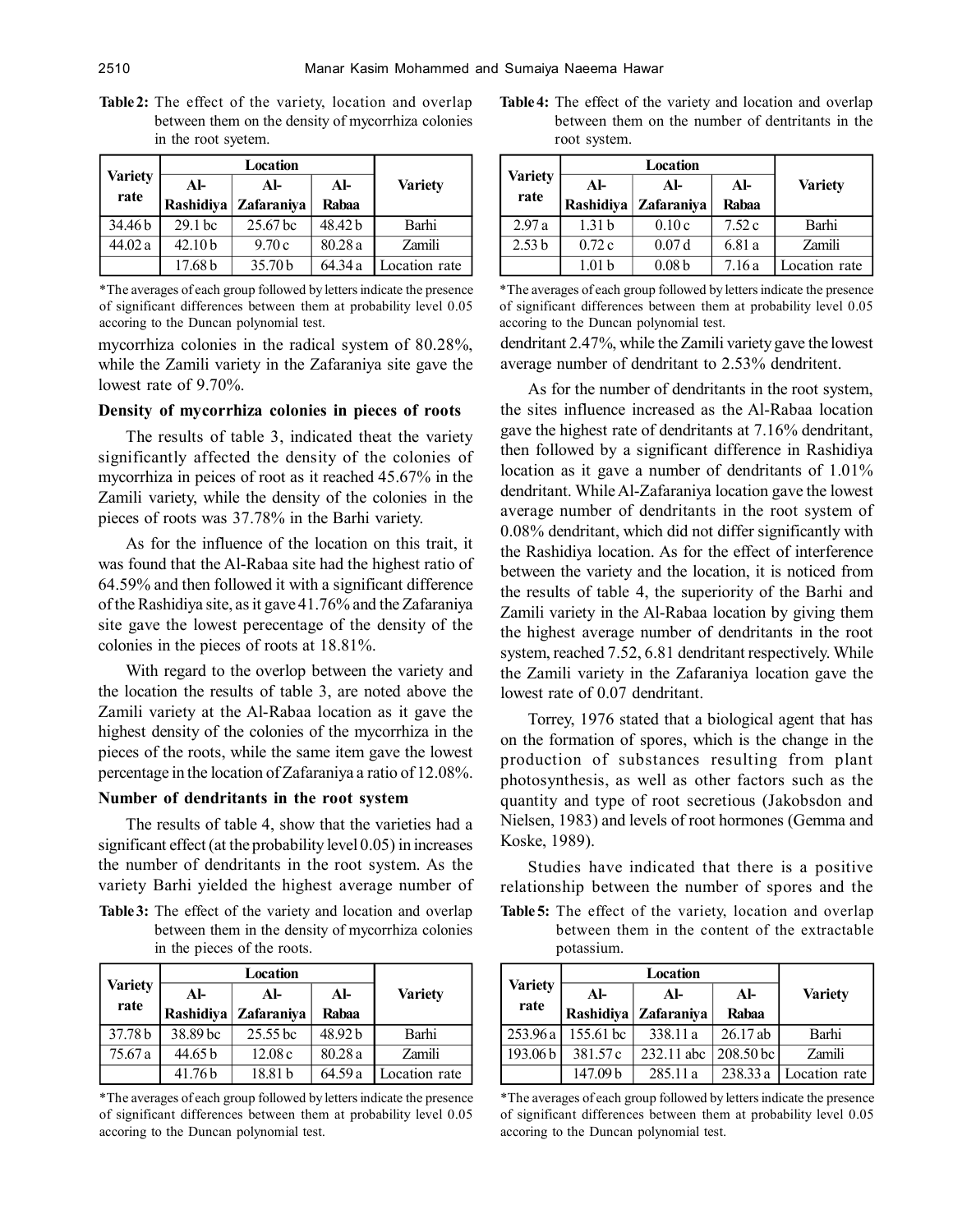percentage of mycorrhiza infection due to the size of the increase in fungal colony. The layer the size, the higher the incidence and at the same time it is reflected in the composition of the spores, so the reason for the difference in the number of spores by different months and the host plant can be attibuted to the different percentage of injection (Koske and Halvorson, 1981 and Anderson *et al.,* 1984).

The reason for the increase in the number of spores for biofertilizer is the effective role of mycorrhiza fungi and their ability to coxist and grow in the largest area of plant roots and increase the perecentage of mycorrhiza infection to the roots in accordance with (Al-Fahdawi, 2016).

## **Effect of the variety, location and overlap between them in the content of the extractable potassium**

Table 5, show that the extractable potassium content was affected by the variety, as the cultivated soil of the variety Barhi gave the highest percentage of potassium content in 253.96 while the cultivated soil gave the Zamili variety the lowest percentage of potassium content of 193.06.

As for the effect of the location on potassium content it was found that there were significant differences, as the top soil Al-Zafaraniya reached the highest content 285.11, followed by Al-Rabaa location, which gave a content of 238.33, while the Rashidiya location gave the lowest content of potassium, reaching 147.09.

As for the interference between the variety and the location it is noted from the results of table 5, that the higher content of the cultivated soil in the Zamili variety of potassium at the Rashidiya location was given the highest extractable the potassium content of 381.57 while the variety Barhi was given with a profit in the Rashidiya location the lowest perecentage of 155.61.

The reason for the increase in ready potassium is due to the excretion of oxalate on the surface of the roots that contain mycorrhizal fungi and under conditions of potassium deficiency and replaces potassium in the

**Table 6:** The effect of the variety, location and overlap between them in the content of the phosphours content.

|                        | Location          |                   |         |                |
|------------------------|-------------------|-------------------|---------|----------------|
| <b>Variety</b><br>rate | AL                | Al-               | $AI-$   | <b>Variety</b> |
|                        | Rashidiya         | Zafaraniya        | Rabaa   |                |
| 8.07a                  | 3.36 <sub>b</sub> | 5.84              | 12.55a  | Barhi          |
| 7.25a                  | 4.22 <sub>b</sub> | 6.98 <sub>b</sub> | 13.02 a | Zamili         |
|                        | 3.79 <sub>b</sub> | 6.41 <sub>b</sub> | 12.79a  | Location rate  |

\*The averages of each group followed by letters indicate the presence of significant differences between them at probability level 0.05 accoring to the Duncan polynomial test.

clay minerals layer and this lead to a biological weathering of the minerals because the mycorrhizal fungi have the ability to dissolve mineral compounds through acid analysis such as the secretion of organic acids such as oxalic acid, citric acid, nutrients, reductions and oxidation (Salman, 2011) and this confirmed by (Al-Khaliel, 2010) and (Khan and Zaidi, 2007).

#### **Effect of the variety, location and their interaction on phosphorous content in the soil**

The results showed in table 6, that were no significant differences in the content of phosphorous ready in the soil, as a result of the effect of the variety we also notice from the results of the table a significant superiority due to the impact of the location on the content of readymade phosphorous.

Al-Rabaa location gave the highest percentage of phosphorous content of 12.79 followed by the Al-Zafaraniya location with a content of 6.41, while the Rashidiya location gave the lowest percentage of phosphorous content of 3.79.

It was also found that the interaction of the due between the variety and location caused a significant increase to the percentage of phosphorous content. The variety Zamili in the Al-Rabaa location gave the highest rate of 13.02, while the variety Bahri in Rashidiya location gave lowest rate of 3.36.

The reason of increasing of concentration of phosphorous is due to the ability of mycorrhiza to absorb phosphorous present in the soil in an incomplete manner by extending the fungal hypha to far distances from the roots and the secretion of some organic materials that can dissolve complex compounds and this leads to increased phosphorous in the soil. The fungus of mycorrhiza secrets the enzyme of phosphatase, which is found in the hypha and vesicles and this helps to dissolve phosphorous from different sources and increases the readiness for the plant and this corresponds to what is said (Khan and Zaidi, 2007 and Rahman *et al.,* 2010).

#### **References**

- Al-Fahdawi, A.A.S. (2016). The efficiency of double-pollination with Glouus mosseae fungus and *Rhizobium legaminosarum* bacteria in reducing chemical fertilization of *Visia faba* L. MSc. College of Agriculture. Anbar University.
- Al-Khaliel, A.S. (2010). Effect of salinity stress on mycorrhizal association and growth response of peaunut in fected by *Glomus mosseae*. *Plant soil. Environ*., **56(7):** 318-324.
- Alwan, U.A., H.M. Aboud, F.H. Said and A.J. Abdal Sada (2010). Suvrey of vesicular arbuscular. Mycorrhizae (VAM) associatd with citrus root in Baghdad city. *Iraqi Acad. Sci. J*., **8(2):** 133.